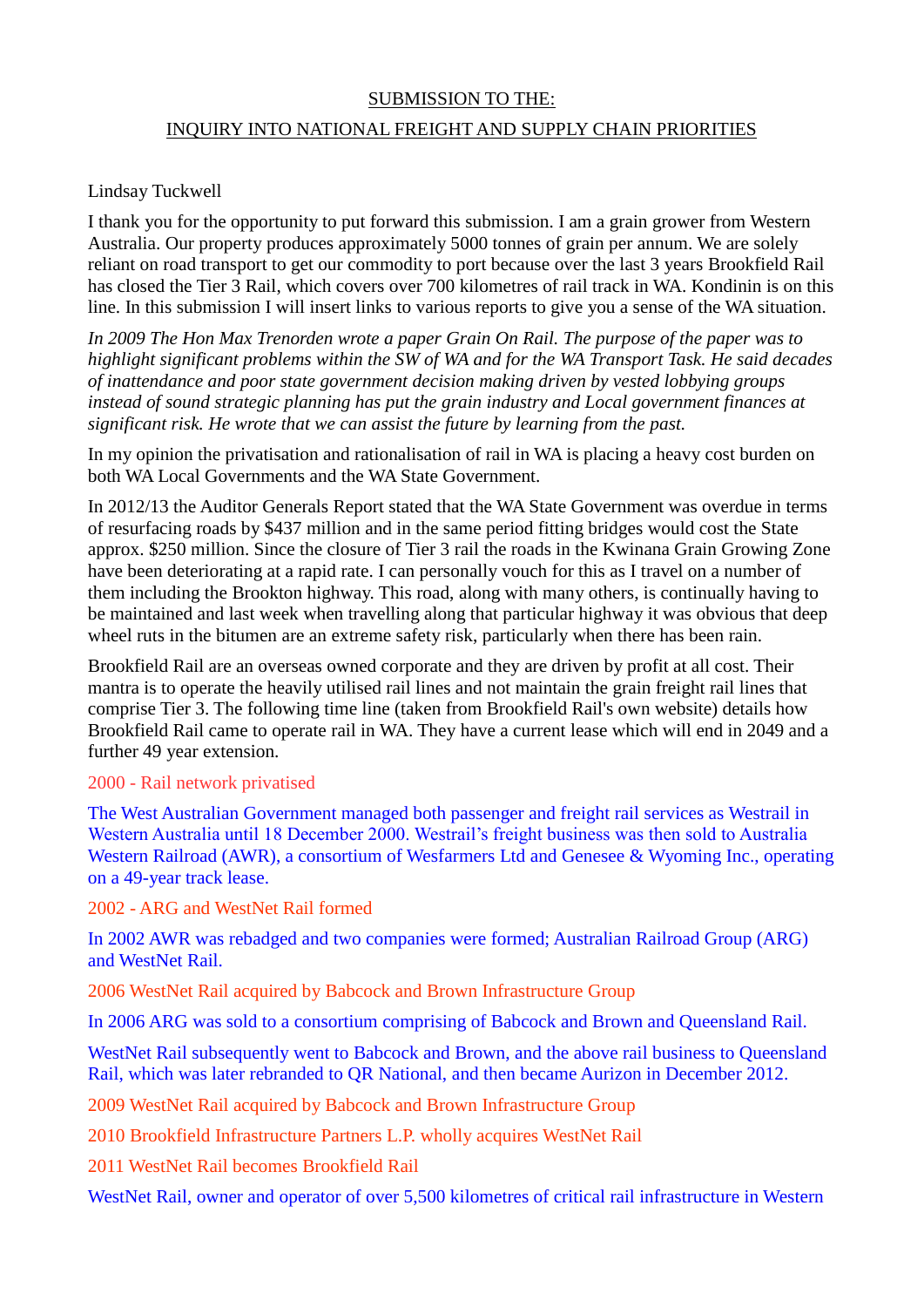Australia, announced it will become Brookfield Rail, aligning with its parent company, global infrastructure owner Brookfield Infrastructure Partners L.P. (Brookfield Infrastructure).

The move coincides with plans to expand Brookfield Rail's network capacity to meet the growing demand for open access, multi-user rail infrastructure from resource projects in Western Australia's South West, Mid-West and Yilgarn regions, along with significant projected increases in inter-state freight volumes. Freight volumes on Brookfield Rail's network are expected to increase by approximately 45 per cent over the next two years, from 55 million tonnes per annum (mtpa) to over 80 mtpa.

In October 2014 The Economics and Industry Standing Committee wrote a damning report on the management of WA's Freight Rail Network.

[http://www.parliament.wa.gov.au/Parliament/commit.nsf/\(Report+Lookup+by+Com+ID\)/197314B](http://www.parliament.wa.gov.au/Parliament/commit.nsf/(Report+Lookup+by+Com+ID)/197314BAD95DD73348257D730007F270/$file/34351108.pdf) [AD95DD73348257D730007F270/\\$file/34351108.pdf](http://www.parliament.wa.gov.au/Parliament/commit.nsf/(Report+Lookup+by+Com+ID)/197314BAD95DD73348257D730007F270/$file/34351108.pdf)

I request that you take the time to look over this very well researched report and in particular the recommendations ( I would welcome the opportunity to talk about this report)

The reason I reference this report is that it emphasises the fact that the decision to lease/sell our rail infrastructure has led to numerous issues. The State Government leased our Rail Infrastructure and within a very short timeframe that lease was sold on at a big profit!!!! I question who oversees such decisions and the State Government at the time *hiding* behind the term *commercial in confidence* to silence critics is wearing rather thin.

Copy of an ABC article:

WA Government defends grain rail freight management in wake of Tier 3 closure

By [Jacob Kagi](http://www.abc.net.au/news/jacob-kagi/4421098)

Posted 17 February 2015

The WA Government has defended its management of the state's grain freight rail lines in the wake of a highly critical parliamentary report.

On the first parliamentary sitting day for 2015, the Government tabled its response to last year's committee report that recommended the Government urgently work to recover closed Tier 3 lines and take a more proactive approach to the network's management.

The network has been plagued by recent problems, with lessee Brookfield Rail and bulk grain handler CBH Group locked in a protracted access battle, and Tier 3 lines shut after they were deemed unsafe and commercially unviable.

Tier 3 lines represented more than 500 kilometres of track that connected grain to key rail lines so it could be shifted to port.

But the response, tabled by Transport Minister Dean Nalder, rejected calls for the Public Transport Authority (PTA) to take a "more proactive" approach.

In response to a finding that the PTA's so-called light touch approach to managing the lease had proven "inadequate", the Government said the best way to judge the management of the network was its current status.

"(The network) in all respects, except the Tier 3 lines which have succumbed to market forces and commercial realities, is in a far better state than when it was leased in 2000," the response stated.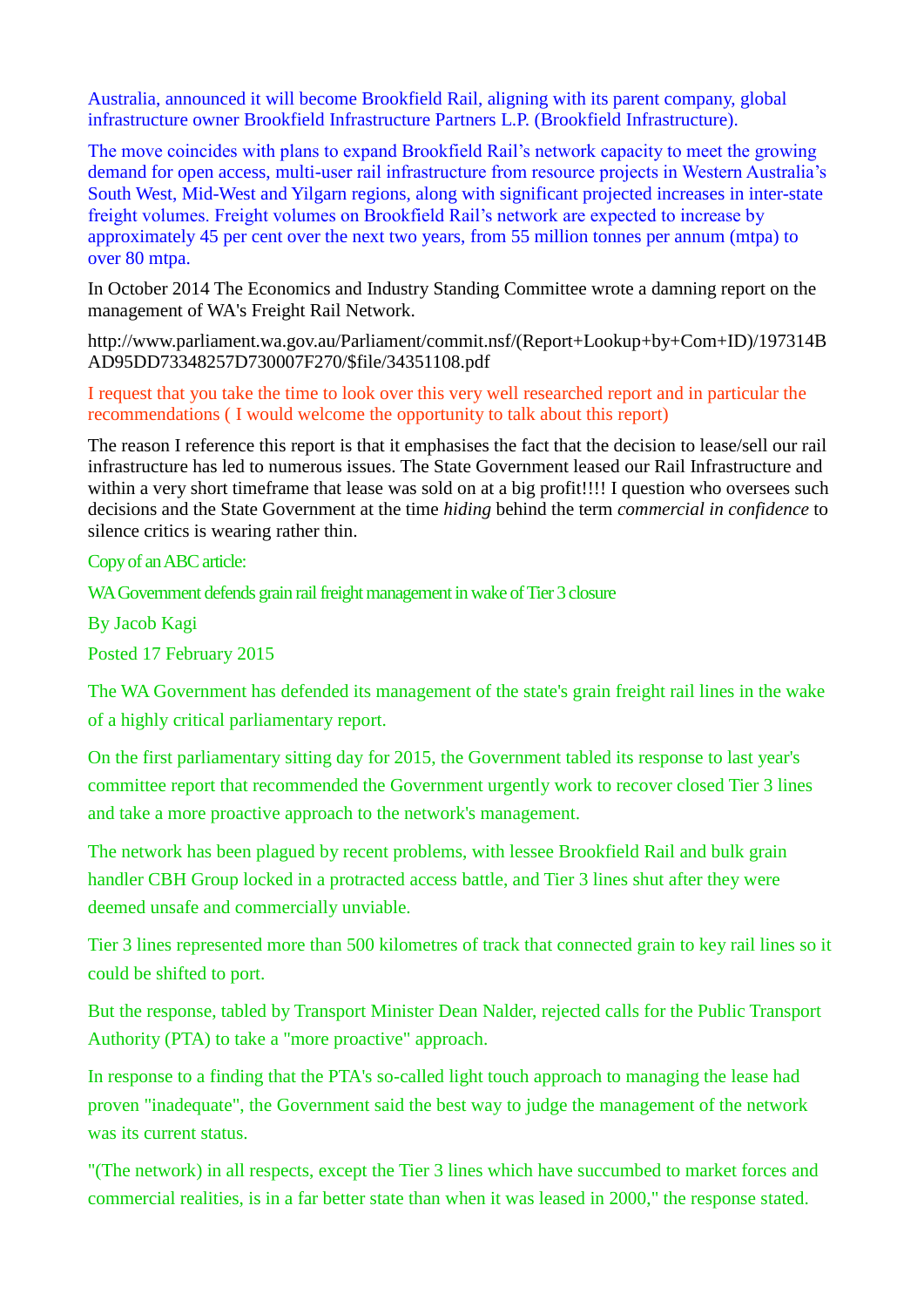Government rejects reclaiming Tier 3 lines

The Government also brushed aside calls for it to work to reclaim the lines, saying Brookfield had "advised that it will not hand back any rail lines to the state".

"The State's Solicitor's Office has advised that the state cannot require Brookfield Rail to hand back the lines," it stated.

"In all likelihood it would require the expenditure of significant amounts of taxpayer's monies to buy back the Tier 3 lines."

The response reiterated the Government's position that investment decisions would need to be made by Brookfield or CBH.

"Brookfield Rail has stated it would be willing to keep the Tier 3 lines operational but CBH has been unwilling to pay the access price," it said.

"No clear evidence has been presented to Government to suggest the Tier 3 lines are viable."

In Parliament, Mr Nalder said he was willing to work with the two parties to determine if a viable business case could be determined for the Tier 3 lines.

He also downplayed the consequences of the Tier 3 closure.

"Record levels of grain were successfully transported during the 2014-15 grain season despite Tier 3 rail lines not being operational, and record levels of grain were transported by rail with no apparent increase in trucks in the Perth metropolitan region as a result," Mr Nalder said.

"The State Government continues to support operations on, and the funnelling of grain to, commercially viable rail lines."

As a Grain Grower I feel that our viability is placed at risk by the fact that our rail is controlled by an overseas corporate. Through our cooperative (CBH) we have tried to take over the lease of Tier 3 but to no avail.

I reference the following submission for your information.

Review of the Railways (Access) Code 2000 Prepared For Economic Regulation Authority June 2015 Submission on behalf of: Wheatbelt Railway Retention Alliance (Representing over 100,000 people)

[https://www.erawa.com.au/cproot/13737/2/Wheatbelt%20Railway%20Retention%20Alliance%20-](https://www.erawa.com.au/cproot/13737/2/Wheatbelt%20Railway%20Retention%20Alliance%20-%202014%20Railways%20Access%20Code%20Review%20fu) [%202014%20Railways%20Access%20Code%20Review%20fu](https://www.erawa.com.au/cproot/13737/2/Wheatbelt%20Railway%20Retention%20Alliance%20-%202014%20Railways%20Access%20Code%20Review%20fu)

Another issue that I believe may have a big impact on our National Security is the leasing (sale) of Darwin Port to Chinese interests.

If we had a National Supply Chain Priority the decisions taken by State Governments would have to fit within an overall strategy.

As a Nation we need long term FORWARD PLANNING so that any necessary land will be set aside for necessary future infrastructure requirements.

The decision to fund the rail from Brisbane to the South is something we in WA look at with some envy. Kwinana is the biggest grain export port in Australia and to alleviate any bottlenecks we need fast and efficient freight routes to port. Particularly at the time of harvest because, with